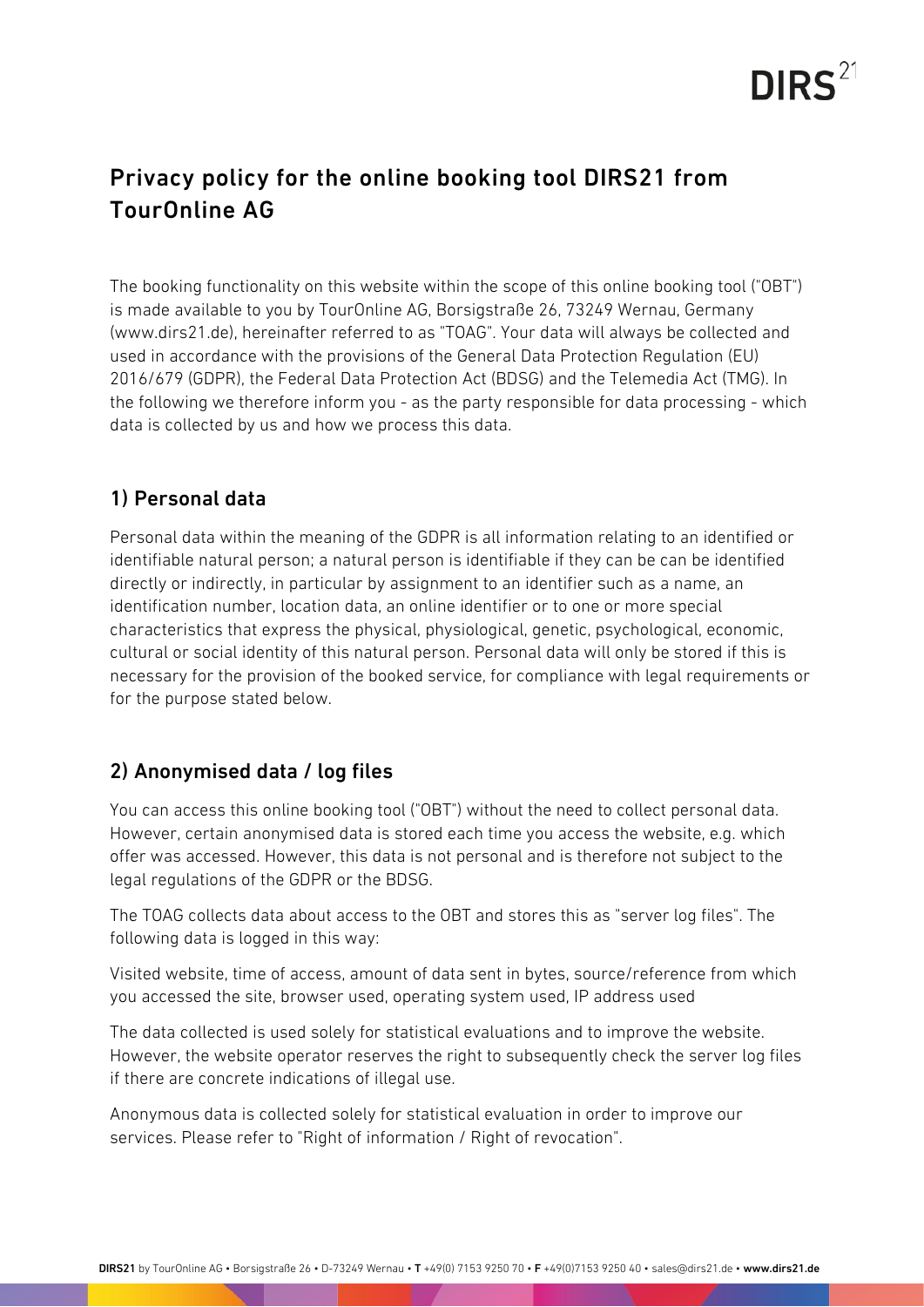## $DIRS<sup>21</sup>$

#### 3) Purpose of personal data collection

The collection of personal data becomes necessary, however, when you book a trip or other service via our OBT for which the processing of personal data is necessary. The temporary storage of the IP address by the system is necessary to enable the website to be delivered to the user's computer. To this end the IP address of the user must remain stored for the duration of the session. Furthermore, the data is stored in log files to ensure the functionality of the website. In addition, we use the data to optimise the website and to ensure the security of our information technology systems. No evaluation of the data for marketing purposes takes place in this context. Our legitimate interest in data processing in accordance with Art. 6 para. 1 lit. f GDPR is also based upon these purposes.

If you wish to contact a host directly via the contact form that is displayed, the data you provide will be stored and processed by us for this purpose and transmitted to the respective host for the purpose of contacting you. The data will not be passed on to third parties.

In the case of booking a trip or other service, the data collected is used for the processing of this booking, for advertising purposes within the legal requirements, and for statistical purposes.

### 4) Legal basis for the processing of personal data

Insofar as we obtain the consent of the data subject for the processing of personal data, Art. 6 para. 1 lit. a EU General Data Protection Regulation (GDPR) serves as the legal basis. For the processing of personal data required to fulfil a contract to which the data subject is a party, Art. 6 para. 1 lit. b GDPR serves as the legal basis. This also applies to processing operations that are necessary to carry out pre-contractual measures.

Insofar as the processing of personal data is required to fulfil a legal obligation to which our company is subject, Art. 6 para. 1 lit. c GDPR serves as the legal basis.

In the event that the vital interests of the data subject or another natural person require the processing of personal data, Article 6(1)(d) GDPR serves as the legal basis.

If processing is necessary to safeguard a legitimate interest of our company or a third party and if the interests, fundamental rights and freedoms of the data subject do not outweigh the first-mentioned interest, Art. 6 para. 1 lit. f GDPR serves as the legal basis for processing.

#### 5) Disclosure of personal data to third parties

Insofar as it is necessary for the provision of the contractual service or legal obligations owed by us, your data will also be passed on to sub-contractors or service providers to provide the service on our behalf or as contracted by us (e.g. technical processing of mail and e-mail dispatching, payment processing, customer service).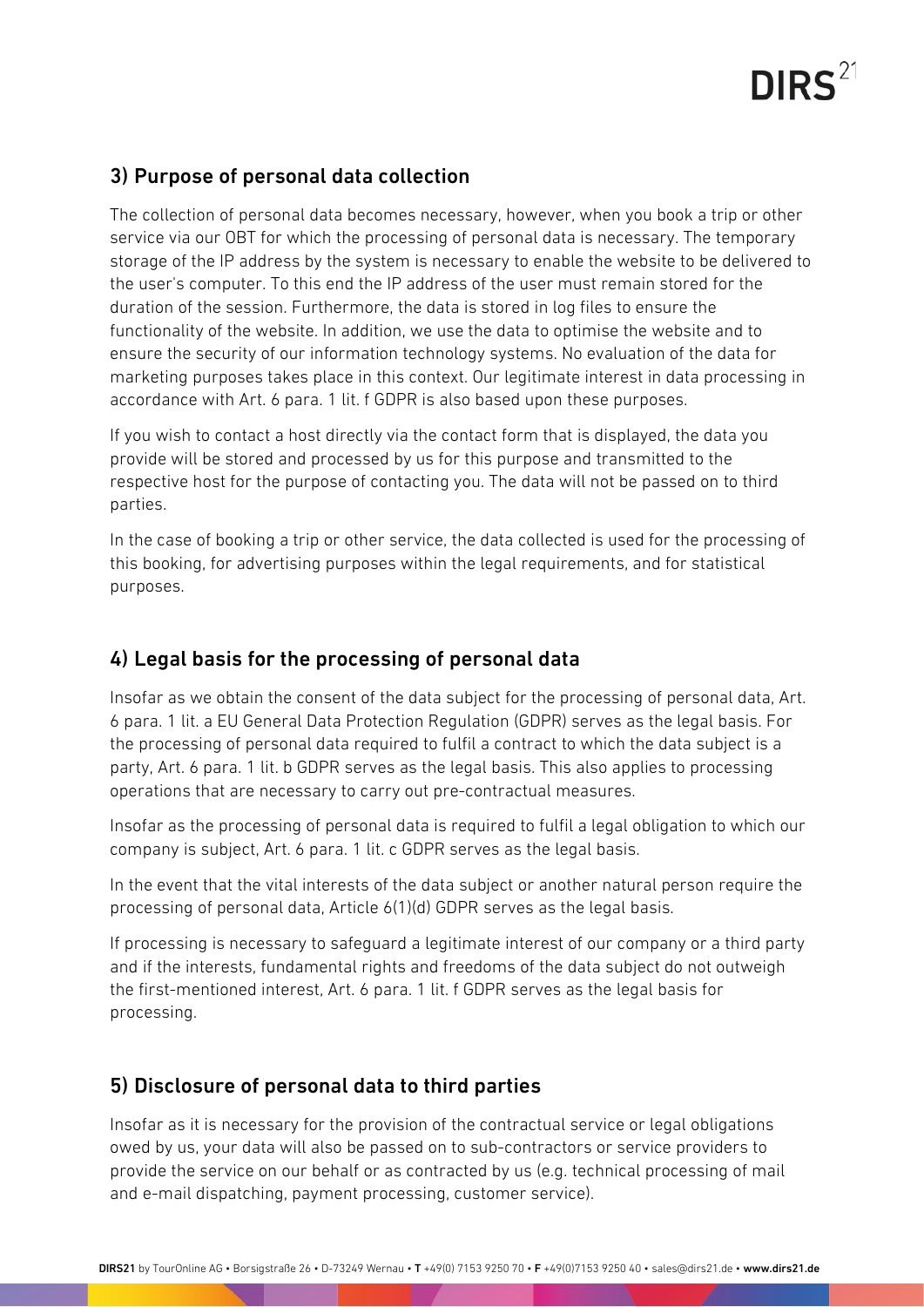

Furthermore, the data is passed on to persons or companies to process your booking, in particular to airlines, tour operators, hotels, travel agencies, car rental companies, cruise lines, authorities, etc. Please note that the data protection regulations at the registered office of these persons and companies may differ from those in Germany.

Your data will also be disclosed and transmitted to third parties if we are obliged to do so by law or as a result of legally binding court proceedings.

You have the right to receive the personal data concerning you that you have provided to us in a structured, common and machine-readable format. In addition, you have the right to pass this data on to another responsible party without obstruction by the responsible party to whom the personal data was provided.

#### 6) Storage and deletion of data

Your personal data will be stored within the framework of the purposes stated under the item "Purpose of personal data collection". The personal data of the person concerned will be deleted or blocked as soon as the purpose of storage ceases to apply. Furthermore, data may be stored if this has been stipulated by the European or national legislator in EU regulations, laws or other provisions to which the person responsible is subject. The legislator has enacted a variety of storage obligations and periods. The data will also be blocked or deleted if a storage period prescribed by the aforementioned standards expires, unless there is a need for further storage of the data for the conclusion or fulfilment of a contract.

#### 7) Use of cookies

We use cookies (small computer files with text information that the web server sends to your Internet browser) to improve your experience when you visit our online offers. For example, some notices only appear once if you allow us to set a cookie. In addition, our cookies have an expiration date. If you delete your cookies manually before they expire, you will receive a new cookie the next time you visit the site, unless you block the cookie from being stored. We assure you that we do not store any personal data in cookies.

Any use of our offers without acceptance of cookies is unfortunately only possible under certain circumstances. We therefore recommend that you permanently activate cookies for our Internet presence. Most Internet browsers are set to automatically accept cookies. However, you can deactivate the storage of cookies and set your Internet browser so that it informs you as soon as cookies are sent.

The legal basis for the processing of personal data using cookies is Art. 6 para. 1 lit. f GDPR.

The legal basis for the processing of personal data using cookies for analytical purposes is Art. 6 para. 1 lit. a GDPR.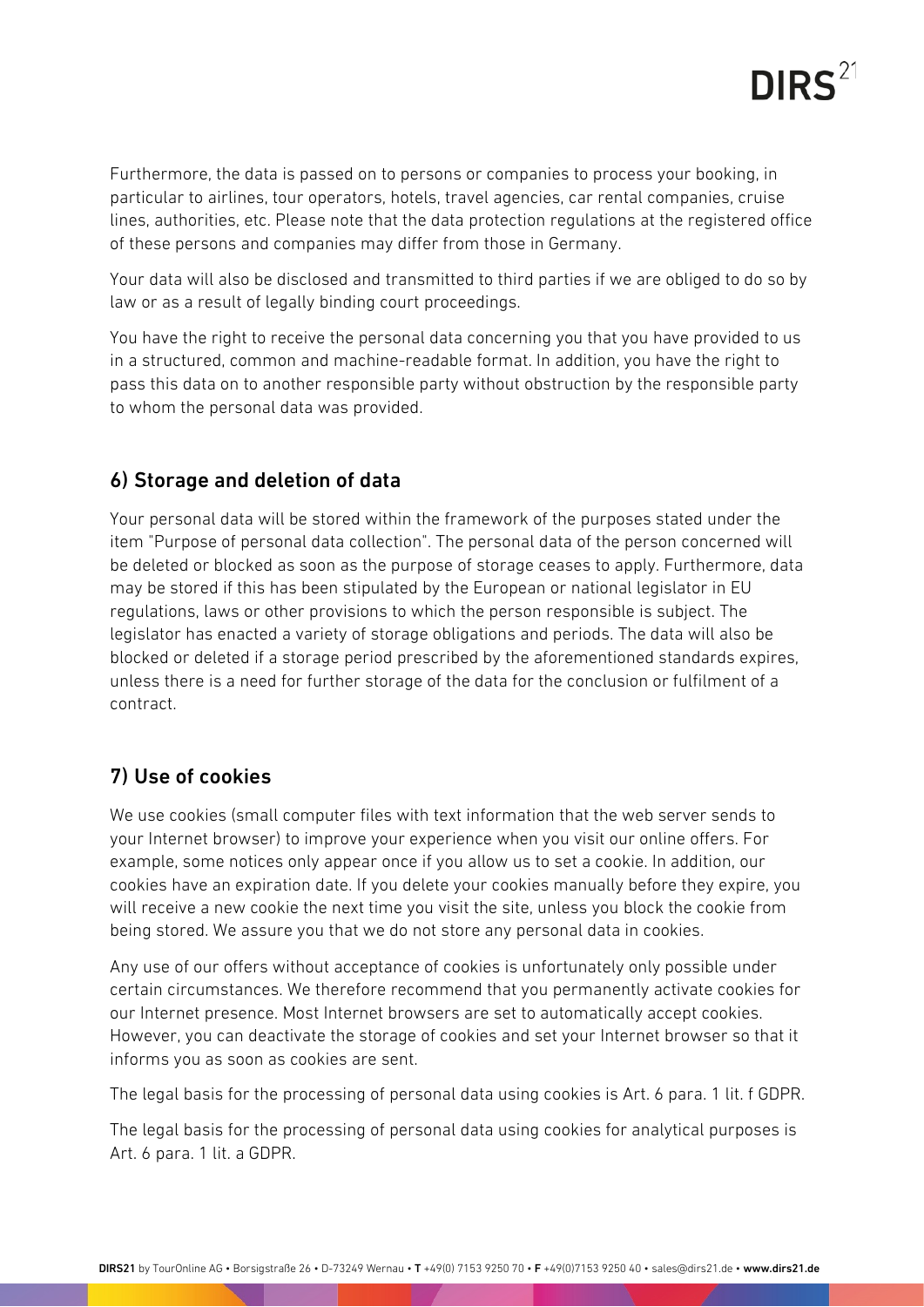# $DIRS<sup>21</sup>$

### 8) Google Analytics

This website uses Google Analytics, a web analysis service of Google Inc., 1600 Amphitheatre Parkway, Mountain View, CA 94043, USA ("Google"). Google Analytics uses "cookies", which are text files placed on your computer to help analyse how you use the website. The information generated by the cookie concerning your use of the website (including your IP address) will be transmitted to and stored by Google on a server in the USA. Google uses this information to evaluate your use of the site in order to compile reports on website activities for the website operators and provide additional services associated with the use of the website and the Internet. In addition, Google may potentially transfer this information to third parties, if doing so is required by law or if the third parties in question process said data on Google's behalf. Google will under no circumstances link your IP address to other Google data. You can prevent cookies from being installed by using a corresponding setting in your browser software; however, be advised that you may not be able to make full use all of this website's functions in such case. By using this website, you consent to Google's processing of the data collected on you in the aforementioned manner and for the aforementioned purpose.

The Google tracking codes of this website use the " anonymizeIp()" function so IP addresses are only processed in abbreviated form in order to exclude direct personal reference. You can object to data being collected and stored at any time, thus preventing collection and storage in future. Clicking the "Disable" button completely disables tracking. The browser used needs to accept cookies in order for the objection to be made permanently. Alternatively, you can object to the collection of data by using a Google browser plug-in to prevent the information collected by cookies (including your IP address) from being sent to Google Inc. and used by Google Inc. The following link leads you to the corresponding plugin: <https://tools.google.com/dlpage/gaoptout?hl=de>

### 9) Use of Google Font

Our website uses Google Fonts and the Google Fonts API to display fonts and symbols visually. When using Google Fonts, Google also collects, processes and uses data about the use of the fonts functions by visitors to the website, unless the data is stored on the local servers of our online presence. Further information about data processing by Google can be found in Google's privacy policy at <http://www.google.com/privacypolicy.html>. There you can also change your settings in the Data Protection Centre so that you can manage and protect your data. The terms of use of Google Fonts can be found at [https://fonts.google.com/about#](https://fonts.google.com/about) and <https://policies.google.com/terms?hl=en>

## 10) Right of information / Right of revocation; further rights of persons concerned

You have the right:

 in accordance with Art. 15 GDPR, to request information about your personal data processed by us. In particular, you may request information about the purposes of

DIRS21 by TourOnline AG • Borsigstraße 26 • D-73249 Wernau • T +49(0) 7153 9250 70 • F +49(0)7153 9250 40 • sales@dirs21.de • www.dirs21.de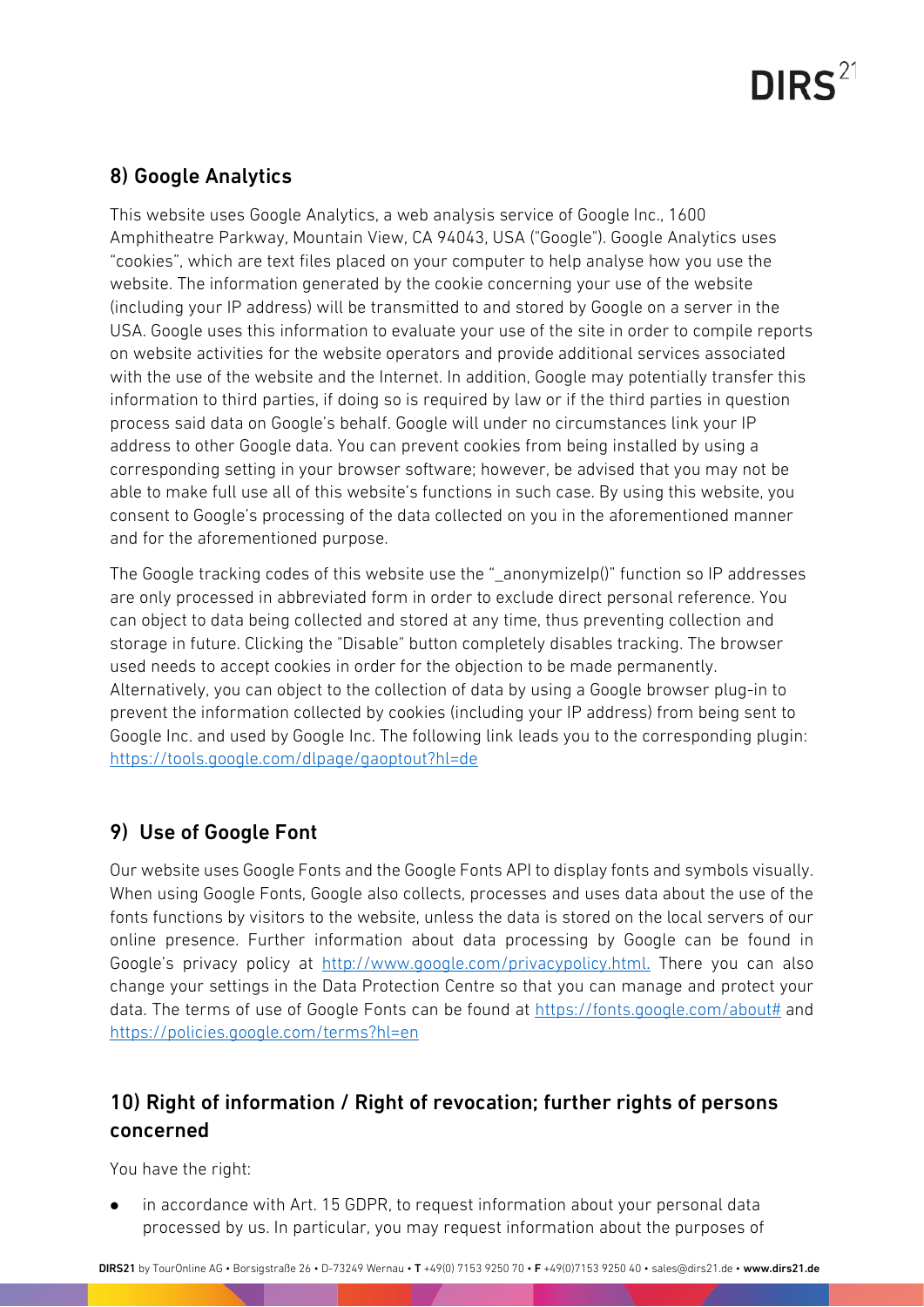

processing, the category of personal data, the categories of recipients to whom your data has been or will be disclosed, the planned storage period, the existence of a right to rectification, deletion, restriction of processing or objection, the existence of a right of appeal, the origin of your data, if these have not been collected by us, and the existence of automated decision-making including profiling and, if applicable, meaningful information on their details;

- in accordance with Art. 16 GDPR, to immediately request the correction of incorrect personal data or the completion of personal data stored by us ;
- in accordance with Art. 17 GDPR, to request the deletion of your personal data stored by us, unless the processing is necessary to exercise the right to freedom of expression and information, to fulfil a legal obligation, for reasons of public interest or to assert, exercise or defend legal claims;
- in accordance with Art. 18 GDPR, to restrict the processing of your personal data if you dispute the accuracy of the data, if the processing is unlawful but you refuse to delete the data and we no longer need the data, but if you need it to assert, exercise or defend legal claims or if you have filed an objection to the processing in accordance with Art. 21 GDPR;
- in accordance with Art. 20 GDPR, to receive your personal data that you have provided to us in a structured, current and machine-readable format or to request its transfer to another responsible party;
- in accordance with Art. 7 para. 3 GDPR, to revoke your consent to us at any time. As a result, we are no longer allowed to continue processing data based on this consent in the future and
- in accordance with Art. 77 GDPR, to complain to a supervisory authority. As a rule, you can contact the supervisory authority at your usual place of residence or workplace or at our company headquarters.

To revoke your consent to the use of your data, to request information or the correction, blocking or deletion of your data, or to exercise your other rights as a data subject, please contact us:

TourOnline AG Borsigstrasse 26 73249 Wernau - Germany

Email: [info@dirs21.de](mailto:info@dirs21.de) Phone: +49 (0) 7153 9250 0 Fax: +49 (0) 7153 9250 40